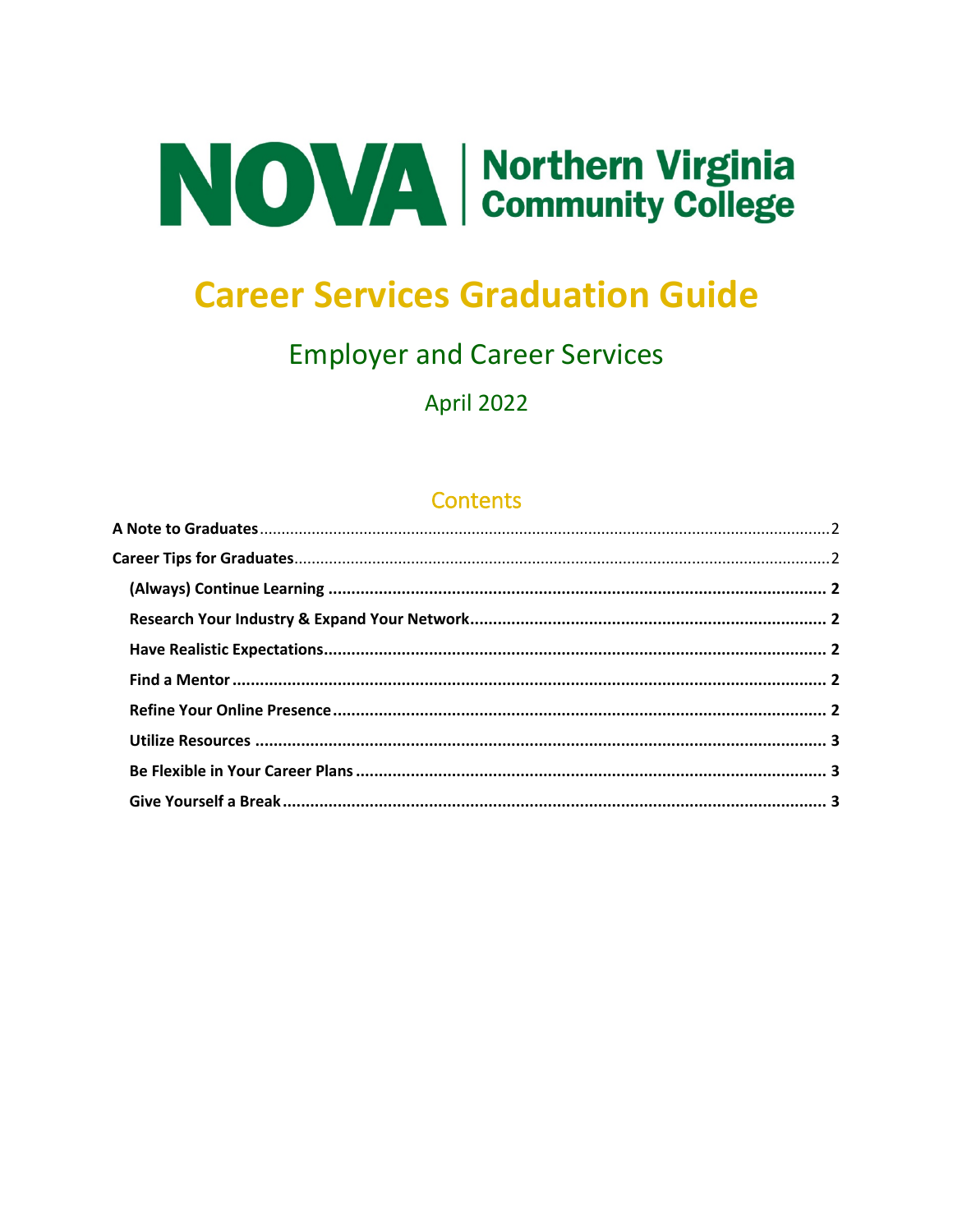## A Note to Graduates

Congratulations! Graduation is an exciting time in a student's life—one adventure is ending while another is about to begin. One important and influential part of that next adventure is your career, whatever that may be. Here at Employer and Career Services, we know that new NOVA grads may be a bit overwhelmed by the next big step. (And by the way, that feeling is *completely* normal!) To guide you on this next part of your career journey, our team has pulled together some helpful tips and resources. While this isn't an extensive list, it's a great starting point for students getting ready to graduate. Again, congratulations and good luck in your future!

## Career Tips for Graduates

As you prepare to graduate and move into your next chapter, we want to share **8 Career Tips for Recent Graduates**.

#### (Always) Continue Learning

Just because you've graduated doesn't mean your education is over! Always look for ways to continue learning. Read and research daily. Become an expert in your chosen field. Pursue a career that fascinates you. After all, you'll devote a significant portion of your life to your career.

#### Research Your Industry & Expand Your Network

As you begin your career journey, make sure to set realistic expectations about your specific industry and the workforce in general. Paying attention to the latest research on your industry is the best way to ensure that you're prepared to join the job market and launch your career. Nothing is guaranteed in the professional world, but reading about others' experiences can help point you in the right direction. Utilize social media, especially professional networking sites such as LinkedIn. Make connections with new colleagues, supervisors, and anyone else you feel you can learn from along your career journey.

#### Have Realistic Expectations

Your first job out of college doesn't have to be (and probably won't be) your dream job or career, and that's okay! It's important to gain experience and skills.

#### Find a Mentor

For recent grads, remember that it's normal to feel confused about what's next. Continue learning about various career paths and considering which options you might like to pursue. Identify mentors in your desired field (and even outside your field) to gain a broader perspective and seek advice from. Read about others' experiences and what they're doing as recent college graduates. There's so much you can learn from other people and their experiences, so don't be afraid to ask.

#### Refine Your Online Presence

Now more than ever, employers rely on social media to give them information about a candidate. Take control of what information is available about you. Create industry-related blog or social media posts. Join relevant online communities, create a profile on networking